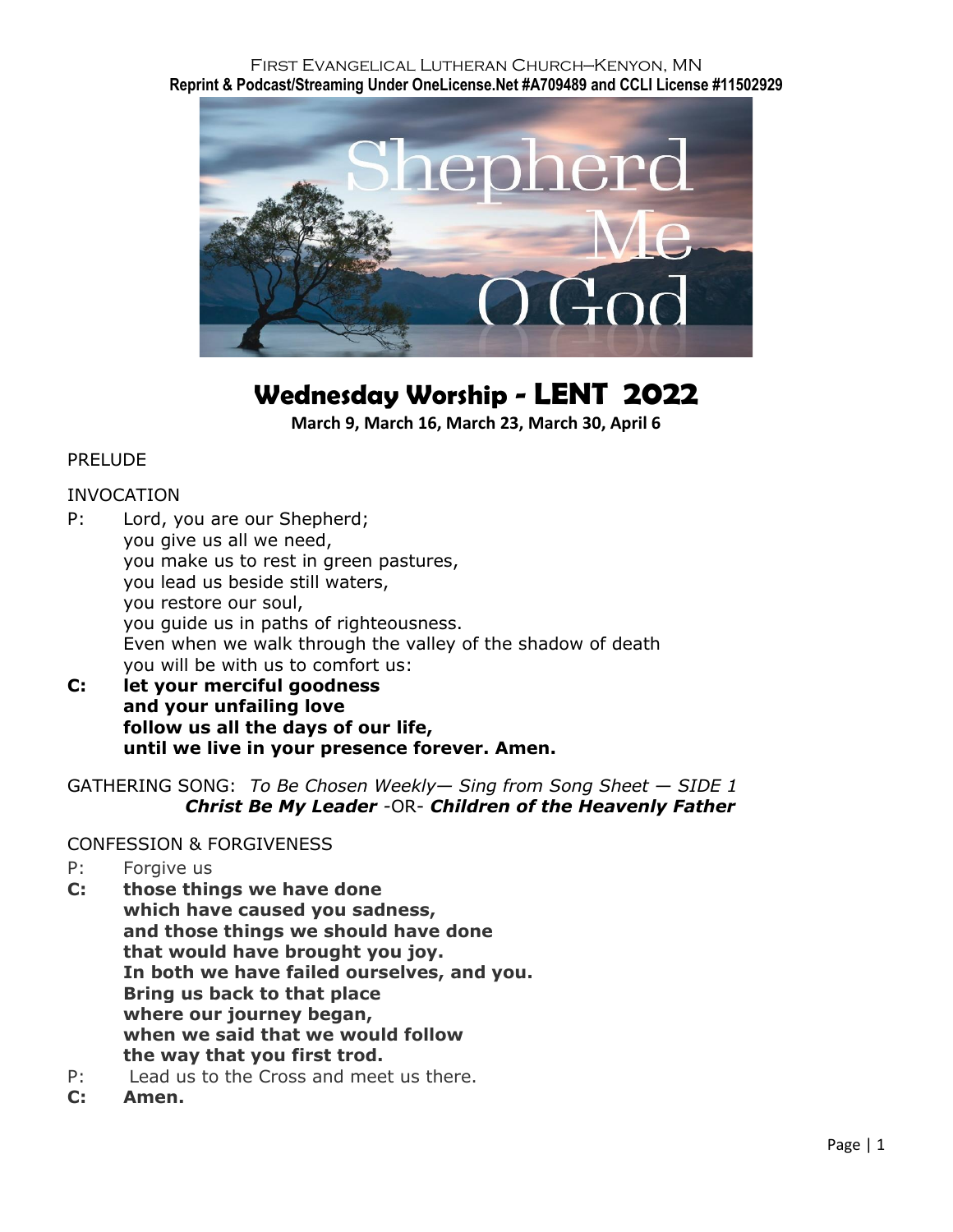## READINGS

## PSALM 23 *We read together*

**The LORD is my shepherd, I shall not want. He makes me lie down in green pastures; he leads me beside still waters; he restores my soul. He leads me in the paths of righteousness for his name's sake. Even though I walk through the valley of the shadow of death, I will fear no evil; for you are with me; your rod and your staff they comfort me. You prepare a table before me in the presence of my enemies; you anoint my head with oil; my cup overflows. Surely goodness and mercy shall follow me all the days of my life, and I shall dwell in the house of the LORD forever.**

ADDITIONAL READING *Optional*

PRAYER OF THE DAY

#### MESSAGE

SONG:*Shepherd Me O God Sing from Song Sheet — SIDE 2 Mar.9—Refrain, vs.2, Refrain Mar.16—Refrain, vs.3, Refrain Mar.23—Refrain, vs.4, Refrain Mar. 30—Refrain, vs.5, Refrain Apr.6—All, or Optional*

#### PRAYERS

#### WORDS OF INSTITUTION/LORD'S PRAYER

#### INVITATION

P: Come, all who are thirsty says Jesus, our Lord, come, all who are weak, taste the living water that I shall give. Dip your hands in the stream, refresh body and soul, drink from it, depend on it, for this water will never run dry. Come, all who are thirsty says Jesus, our Lord.

#### **Communion Distribution** *piano/organ music*

## **Communion Blessings**

#### **Sending Song –** *May the God of All Healing**Sing from Song Sheet — SIDE 1*

## **Sending & Dismissal**

P: Go in peace and love and care for another in the name of the Lord; may God lead you to places of rest and renewal; may Christ Jesus give you life in abundance; and may the Holy Spirit fill your hearts with gladness and generosity, both now and forevermore.

\_\_\_\_\_\_\_\_\_\_\_\_\_\_\_\_\_\_\_\_\_\_\_\_\_\_\_\_\_\_\_\_\_\_\_\_\_\_\_\_\_\_\_\_\_\_\_\_\_\_\_\_\_\_\_\_\_\_\_\_\_\_\_\_\_\_\_\_\_\_\_\_\_\_\_

**C: Amen.**

# **Postlude**

#### WORSHIP LEADERS

Pastors: Julie Rogness, Marv Korman, Intern Al Aakre, Musicians: Tammy Hanson & Annette Thunhorst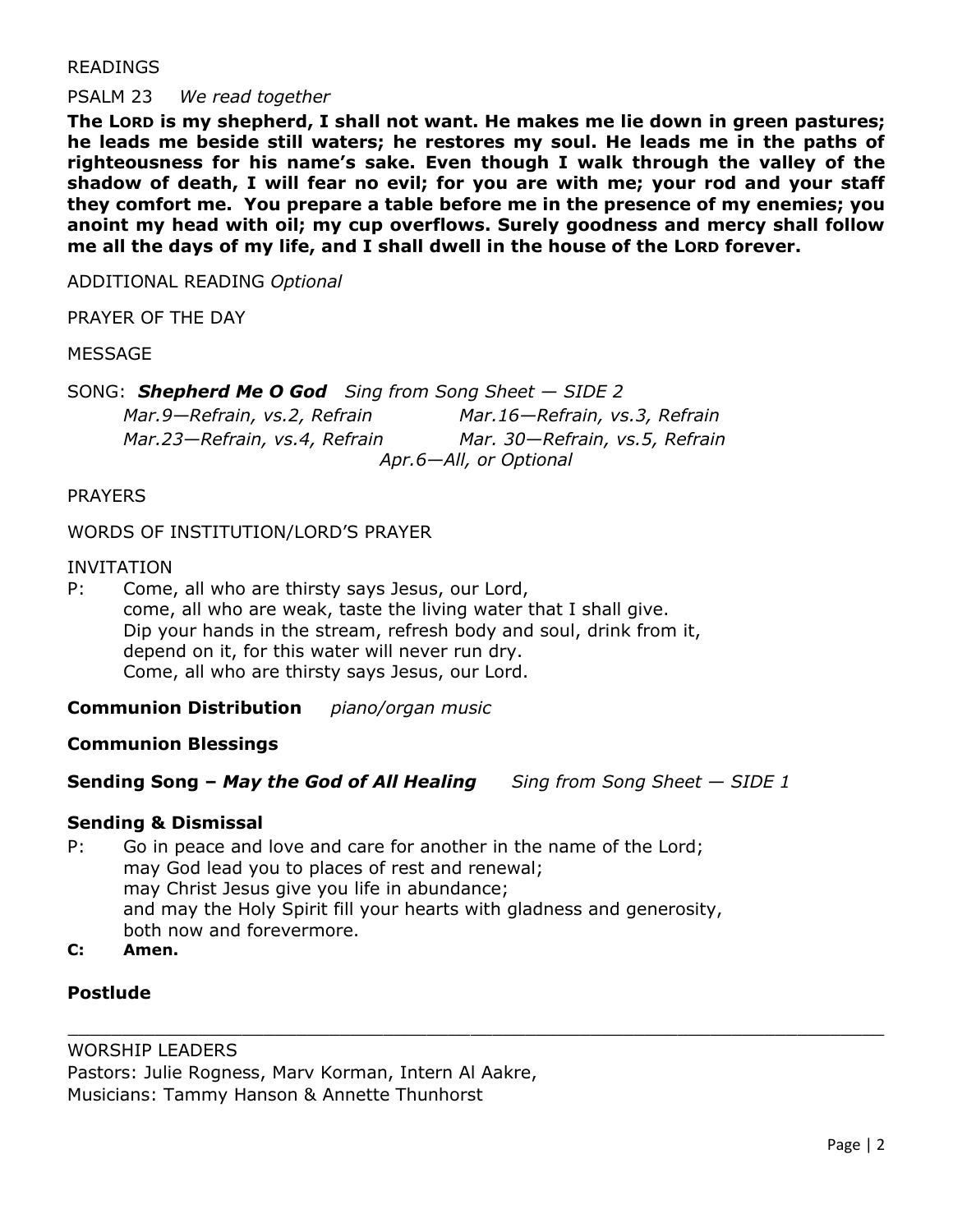

## Children of the Heavenly Father

- 1 Children of the heav'nly Father safely in his bosom gather; nestling bird nor star in heaven such a refuge e'er was given.
- 2 God his own doth tend and nourish, in his holy courts they flourish. From all evil things he spares them, in his mighty arms he bears them.
- 3 Neither life nor death shall ever from the Lord his children sever; unto them his grace he showeth, and their sorrows all he knoweth.
- 4 Though he giveth or he taketh, God his children ne'er forsaketh; his the loving purpose solely to preserve them pure and holy.